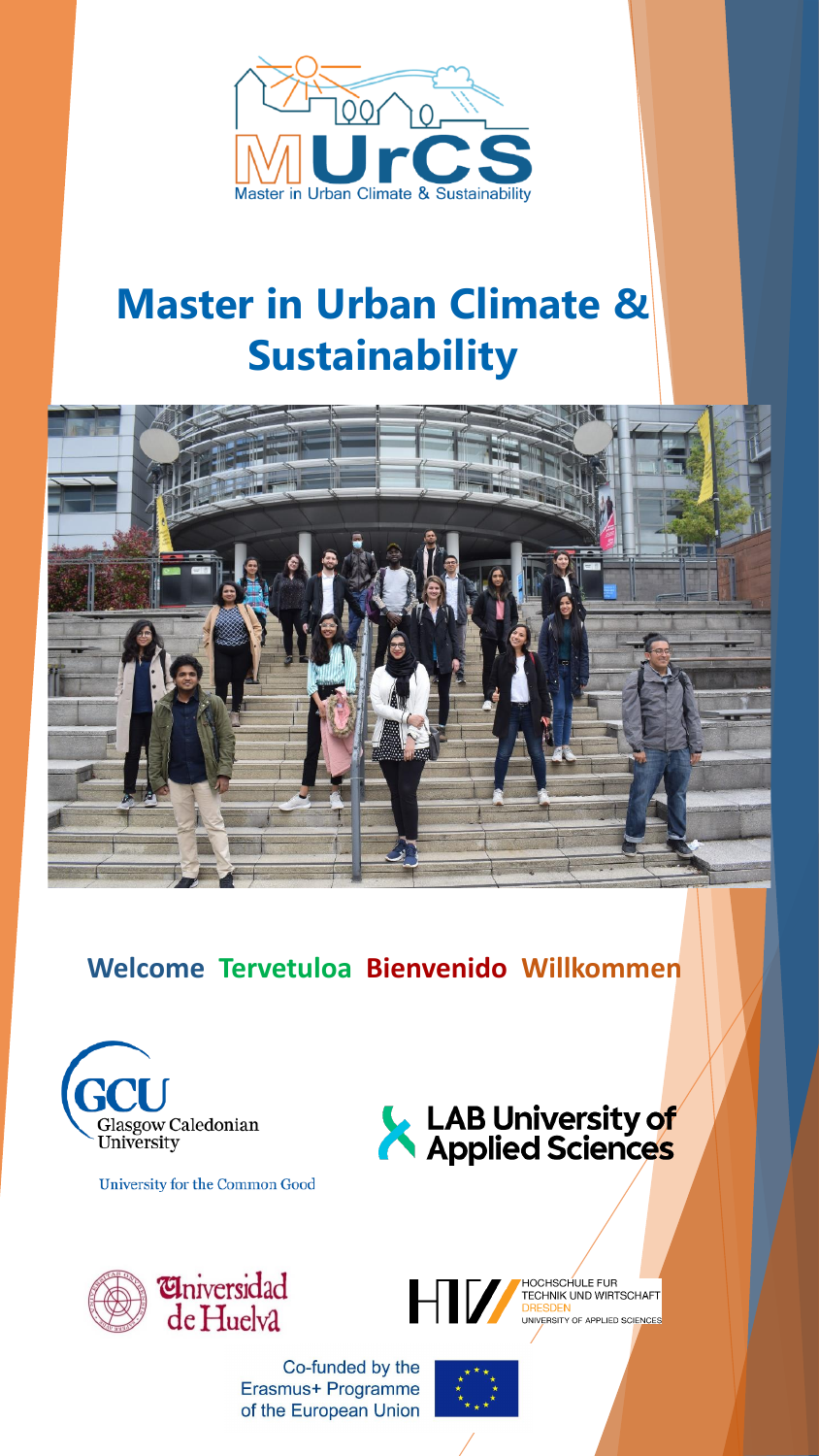

Welcome to the **Master in Urban Climate & Sustainability.** Your programme will take place over two years in Glasgow, Lahti, Huelva and Dresden.

This Information pack aims to answer general practical questions related to your first period of mobility and also to inform you about **Glasgow Caledonian University (GCU)**.

Formed in 1993, GCU has campuses in Glasgow city centre, London and New York. Home to over 16,000 students we are one of the largest universities in Scotland.

Glasgow Caledonian University is ranked in the top 5% of universities globally, third in Scotland and 14th in the UK. *Times Higher Education Impact rankings, 2022*

**Glasgow Caledonian University** <https://www.gcu.ac.uk/> has a large modern library with superb resources, hundreds of thousands of books, e-books and journals containing over 63 million articles. There are cafés and a large refectory on campus as well as outdoor eating areas. Set in the heart of Glasgow city centre, GCU is right next to Glasgow's main bus station and close to both Queen Street and Central train stations as well as shopping districts, numerous cafés and restaurants.

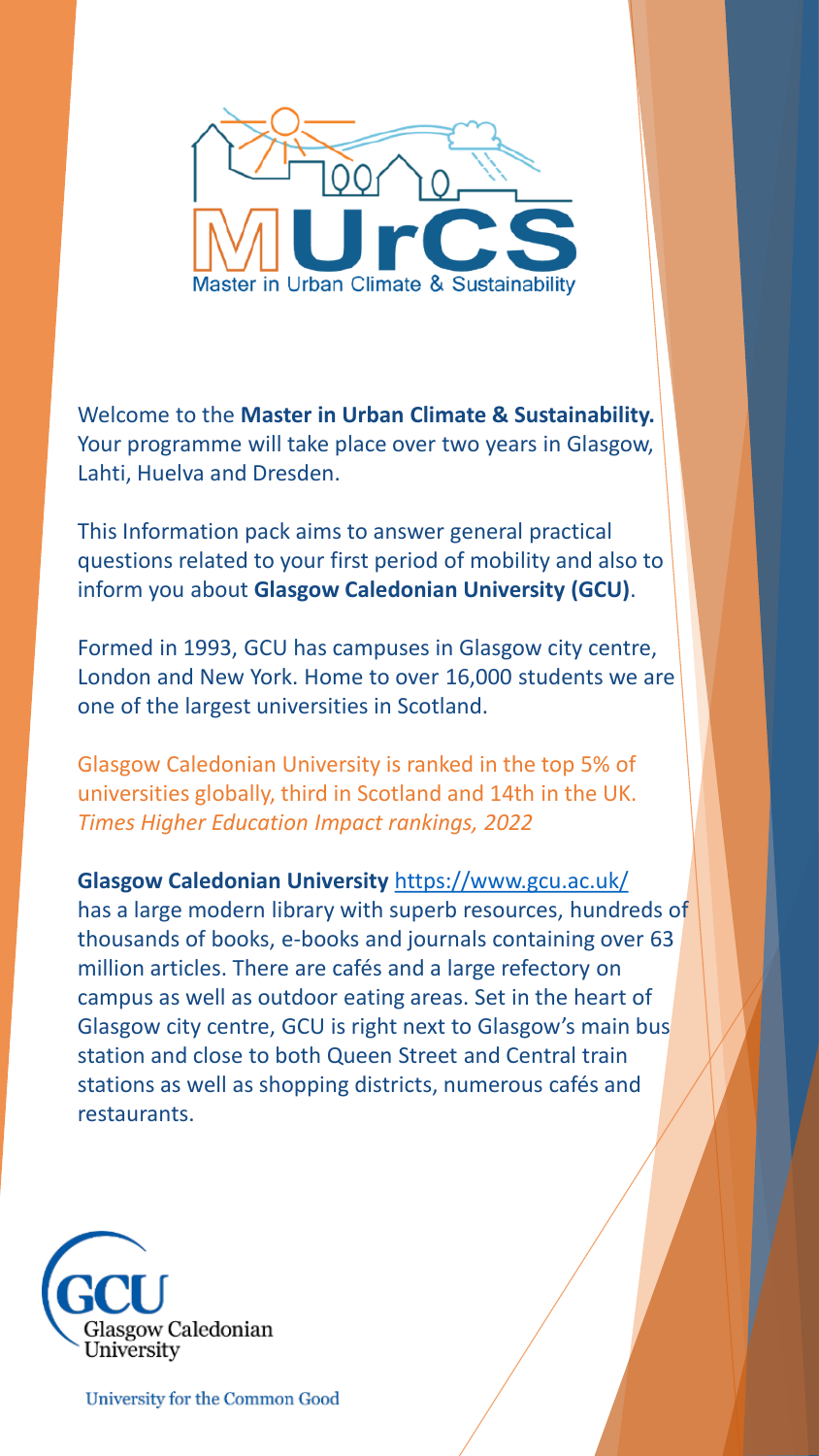

#### **GCU International Students**

GCU offers a number of learning resources and support to International students: <https://www.gcu.ac.uk/internationalstudy>

Specifically we have a department dedicated to supporting **visa applications** and giving helpful advice:

[https://www.gcu.ac.uk/currentstudents/support/international/st](https://www.gcu.ac.uk/currentstudents/support/international/studentvisa) udentvisa

You can also contact our VISA team directly by emailing [visa@gcu.ac.uk](mailto:visa@gcu.ac.uk) The team do experience a high volume of enquiries but will respond as soon as they can. When emailing, please quote your student ID number in the email and add **MUrCS student** to the subject line. This will enable them to identify your needs. They are very familiar with our programme.

See here for new students: <https://www.gcu.ac.uk/currentstudents/support/induction>

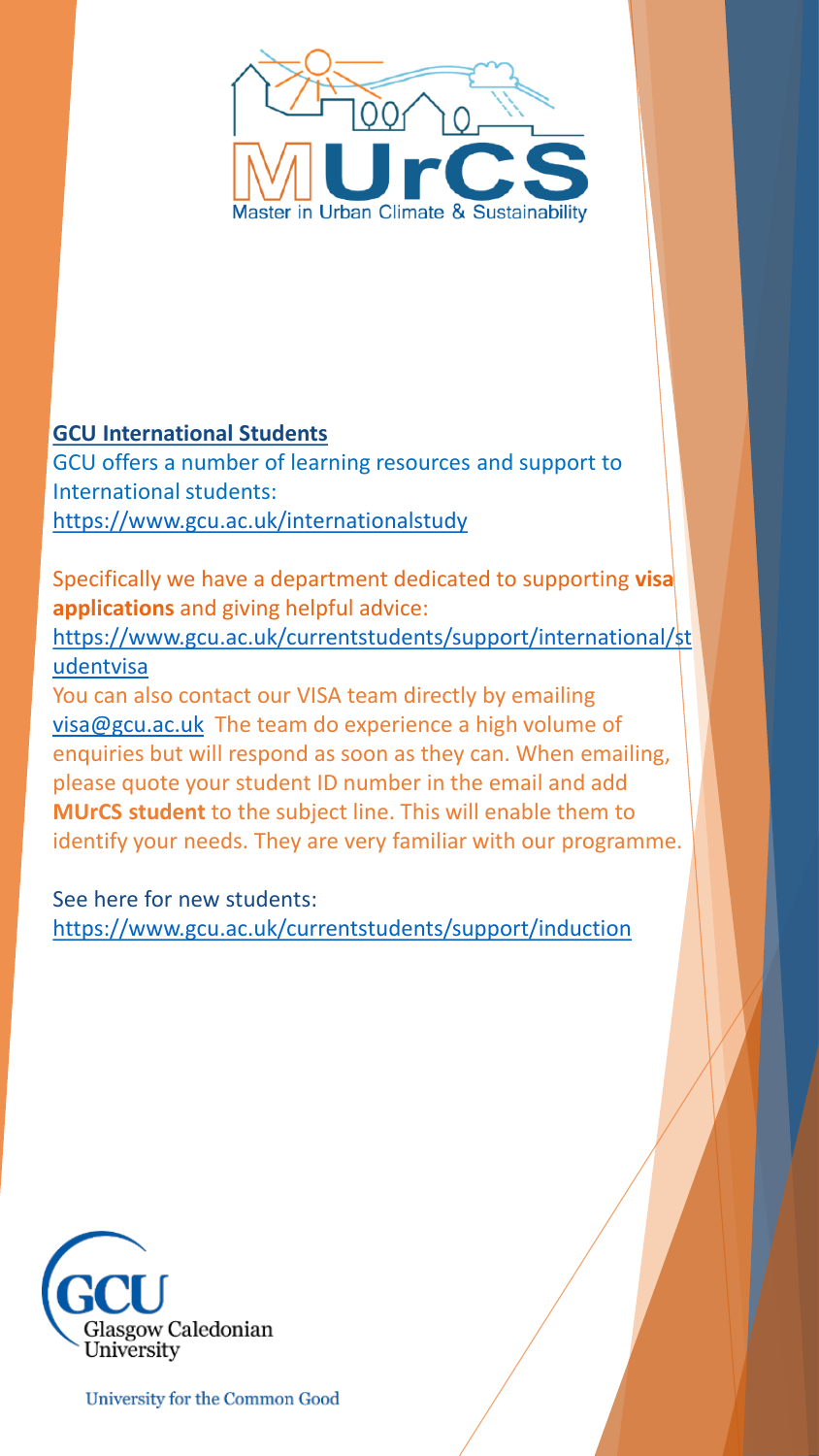

#### **GCU Admissions Process**

**Receive GCU Offer letter by email**, containing student ID number (e.g. S1234567 – please quote this number in university correspondence).

**Accept your offer via the application portal**.

After you have fulfilled any conditions in your offer, you will receive the following from our Admissions department:

**- CAS (C**onfirmation of **A**cceptance for **S**tudies )**Data check**  (please reply to this swiftly so as not to delay the CAS process).

- CAS letter (from the CAS team) & GCU Sponsor Letter (from the Programme coordinator - Anne).

- Apply for your UK Student Visa using the number on your CAS Letter. Your Sponsor Letter outlines the Programme dates, the total scholarship amount you will receive and states that your course fees will be paid. This letter will aid your visa application as evidence of your finances.

- Receive (hopefully) positive UK visa decision.

- Arrange travel to the UK.

- Receive insurance policy provided by MUrCS, in September, valid from travel date.

#### **UK Visa process**

All international students studying at GCU will require a UK [visa to enter and study in the UK: https://www.gov.uk/apply](https://www.gov.uk/apply-to-come-to-the-uk)to-come-to-the-uk

MUrCS students usually require a Student Visa: <https://www.gov.uk/student-visa> This will generally be issued for the duration of the entire Masters Programme. If you are travelling with dependants, please see the **Your partner and children** section of this site.

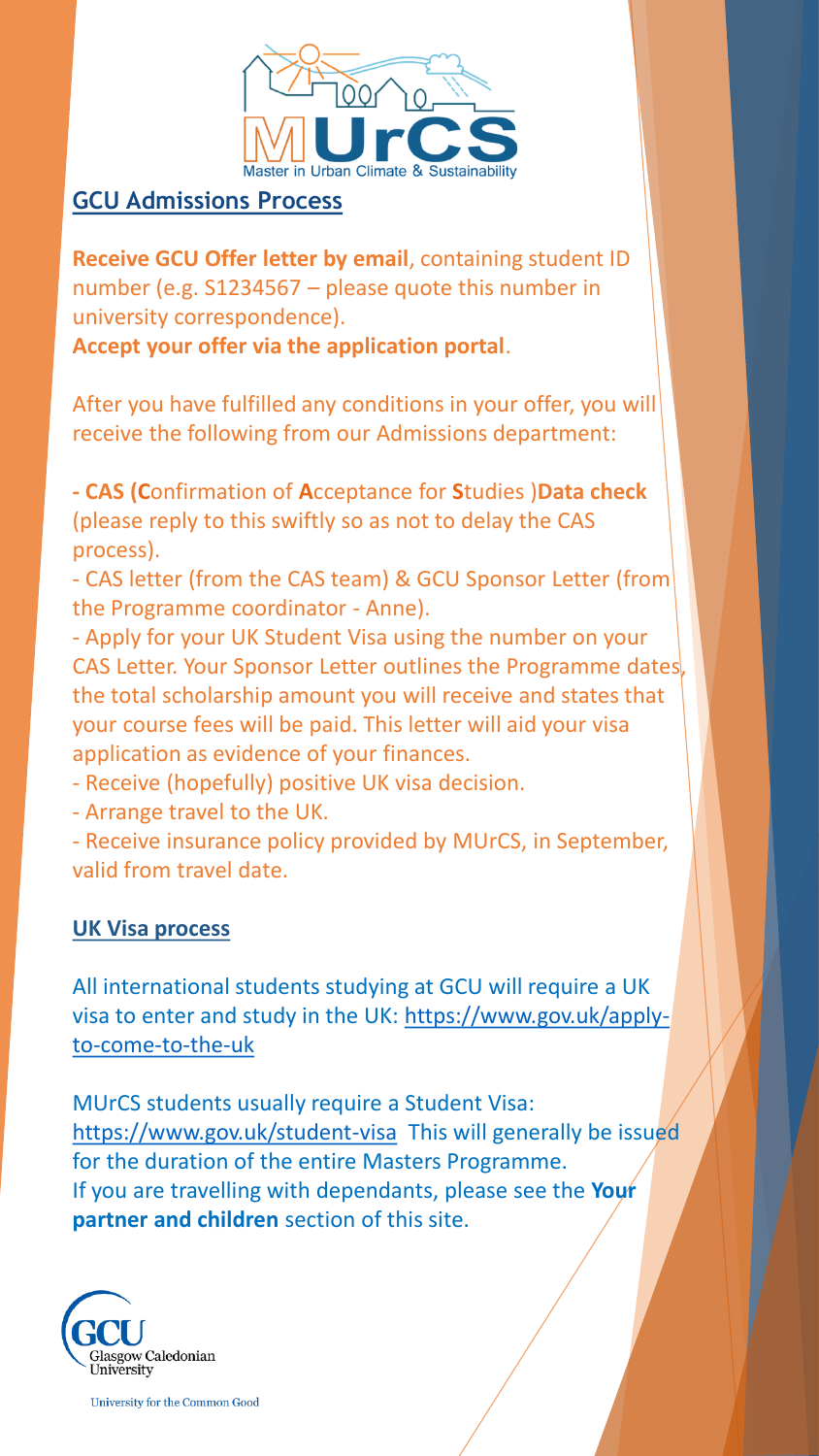

# **MUrCS course dates**

**GCU International Student day 16 Sep 2022**

**Induction week**: **Glasgow GCU 19-22 Sept 2022**  \* **Induction activities are compulsory**

**Semester 1: Glasgow GCU 27 Sep – 22 Dec 2022**

**Semester 2: Lahti LAB 6 Jan – 28 May 2023** 

*Easter Break Week: 10 April 2023*

*Summer break (incl. optional virtual/on-site internships): 12 June 2023 – 3 September 2023*

#### **Year 2 Semester 3**: **Huelva UHU 04 Sep - 17 Dec 2023**

*Christmas Break and coursework submissions*

**Semester 4: Thesis 15 Jan 2024 – 14 Sep 2024 (GCU or LAB or UHU or HTWD)** 

**Graduation – Nov 2024**

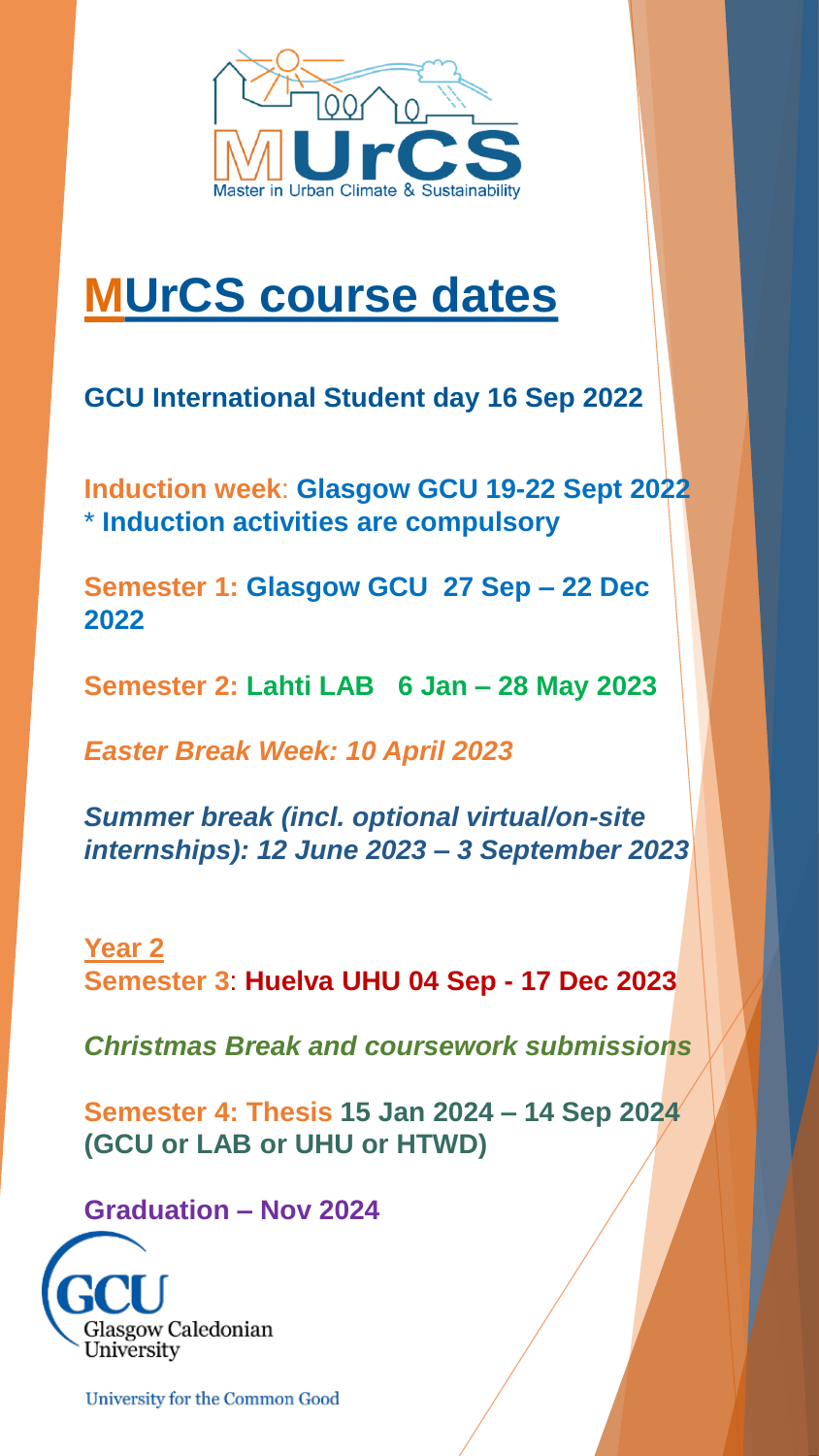

#### **ACCOMMODATION**

Finding accommodation in Glasgow takes time so it's best to start looking as soon as is practical. There are a number of options:

### **Caledonian Court**

**On campus** the **Caledonian Court** complex provides selfcatering flats.

Prices are based on contracts per semester so dates outwith semesters must be added on. Discounts on days not used within a semester are not available.

Please note Caledonian Court do not accept families or non-GCU students.

For applications and more information visit: <https://www.gcu.ac.uk/internationalstudy/accommodation> and for specific enquiries please email the Accommodation Office at: [accommodation@gcu.ac.uk](mailto:accommodation@gcu.ac.uk)

Private (privately owned) Halls of Residence available for single students here: <https://www.unitestudents.com/glasgow>

[http://www.studenthousingguide.co.uk/glasgow-student](http://www.studenthousingguide.co.uk/glasgow-student-accommodation/)accommodation/ Victoria Hall: [http://www.studenthousingguide.co.uk/properties/victoria](http://www.studenthousingguide.co.uk/properties/victoria-hall-glasgow/)hall-glasgow/

Buchanan View is very close to GCU campus and allows visitors. [https://www.studentroost.co.uk/locations/glasgow/buchanan](https://www.studentroost.co.uk/locations/glasgow/buchanan-view)

**\* Usually Halls of Residence do not accept families.**



-view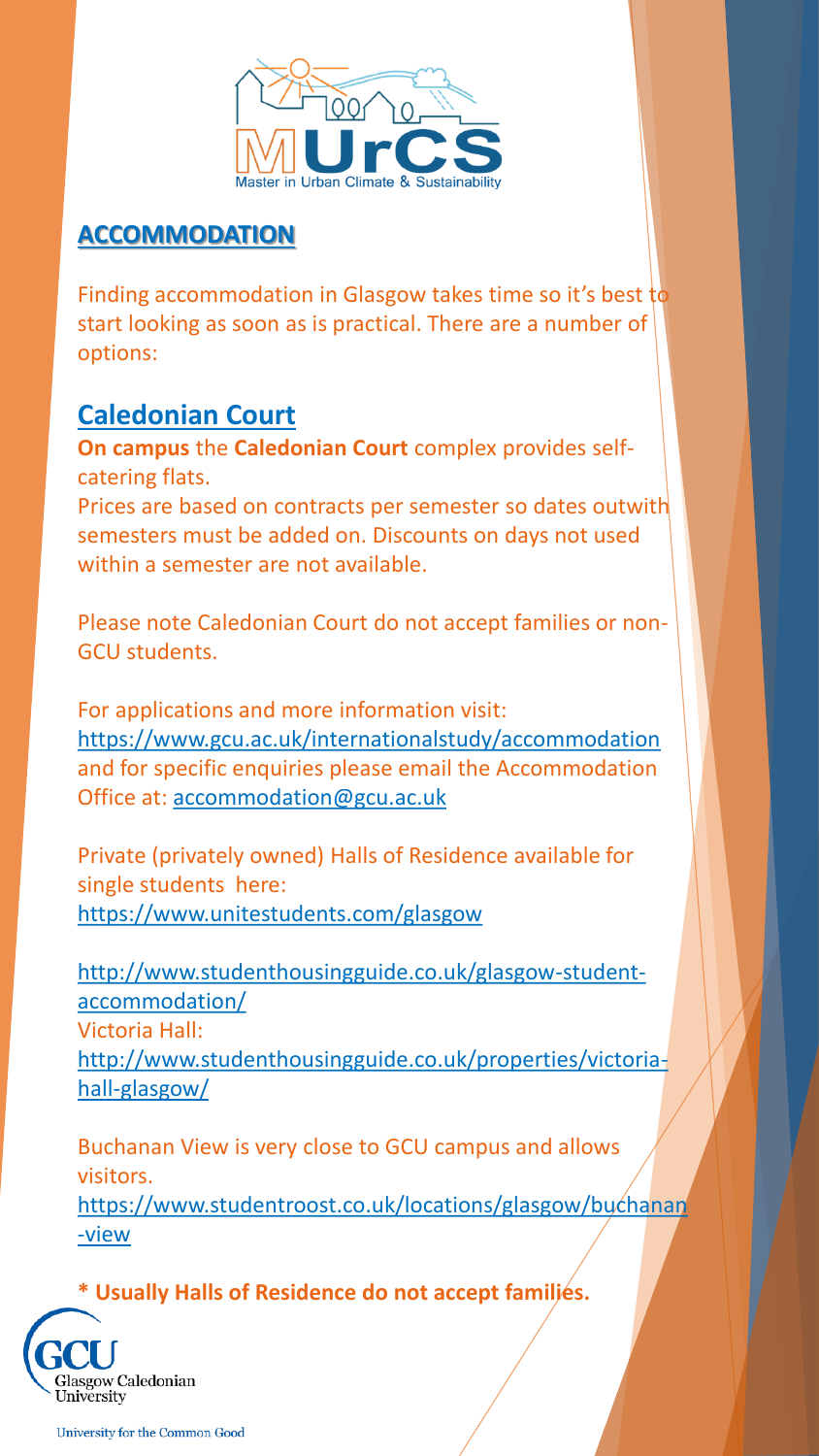

#### **ACCOMMODATION**

### **Flatshare**

There is a flatshare online forum. This is hosted by the Student Representative Council (for Glasgow University) and is a great opportunity to make friends in the city: <https://www.glasgowstudent.net/services/flatshare/view/>

You can also find rooms on Facebook groups for the individual universities in Glasgow.

## **Families**

Families (or anyone) can rent a flat in Glasgow. Good sites for flat renting are: <https://www.s1homes.com/> <https://www.lettingweb.com/> <https://www.citylets.co.uk/flats-rent-glasgow/> <https://www.zoopla.co.uk/to-rent/flats/glasgow/>

Some flats are advertised on Gumtree.com but there is no regulation on this site so please be careful. Flats usually require a deposit as well as 1 or 2 months' rent in advance. GCU Student Association has an accommodation page with a downloadable booklet that comes recommended: <https://www.gcustudents.co.uk/accommodation>

If you have any questions about areas of Glasgow that will be suitable, just ask [anne.bowman@gcu.ac.uk](mailto:anne.bowman@gcu.ac.uk) For example, Paisley is cheap but it's a bit far out to travel easily to Glasgow and hence transport costs are higher.



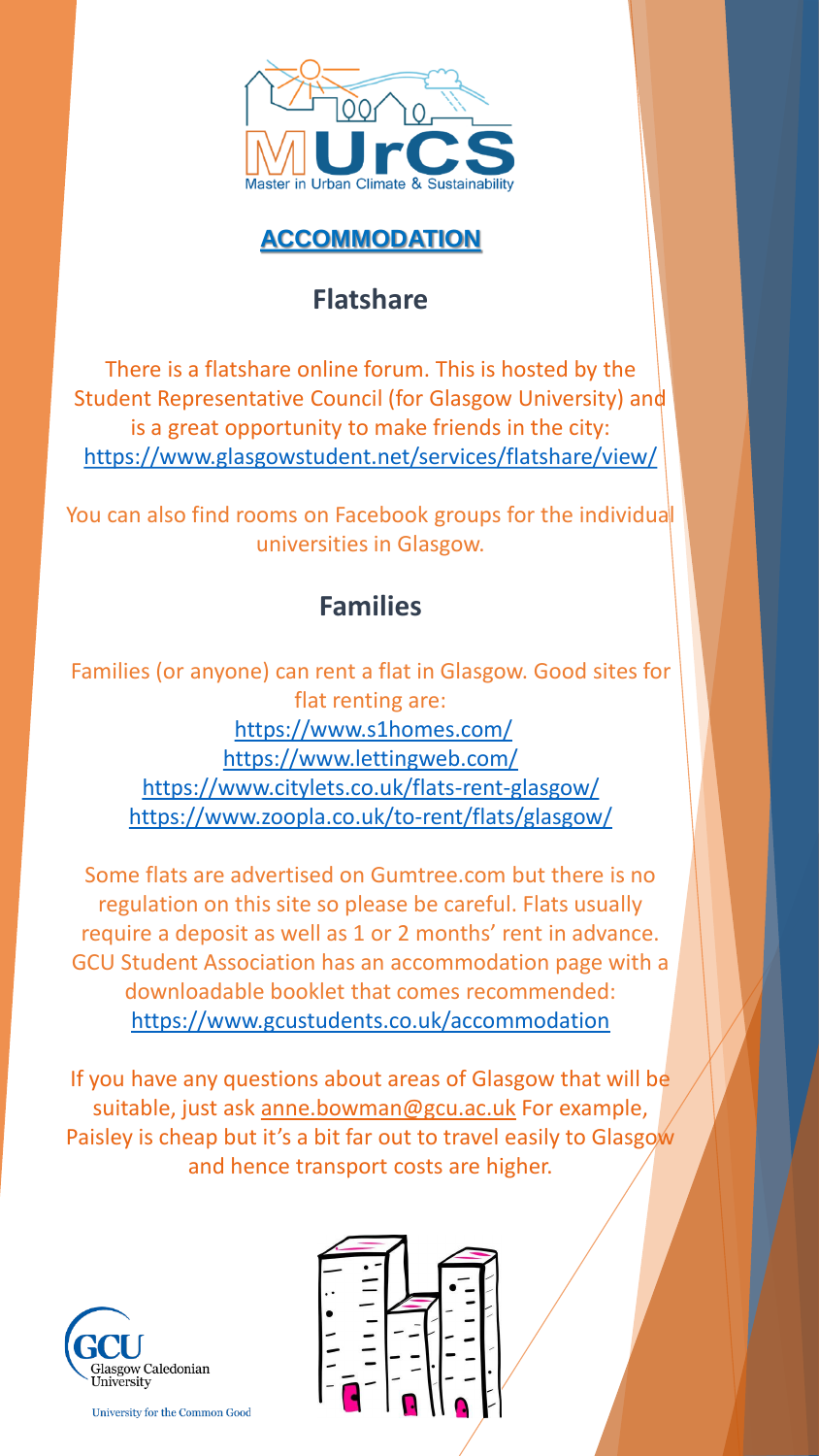

€

## **BANKING & FINANCE**

Due to students having to use both pounds in the UK and euros in Finland & Spain, to minimise bank charges, previous students used online bank accounts. Most of them use Transferwise: <https://transferwise.com/>

However it is better to research the issue of bank accounts before arrival.

Your monthly stipend will be paid in euros around the middle of each month. A payment schedule will be sent to you once the programme has started.

Whilst all efforts will be made to set up payments as soon as possible, it is likely that your first payment, once you meet all requirements, will be made in mid October 2022. Please ensure you have enough money to cover your costs until then at least.

This first payment will include travel & installation, if you are eligible for them, as well as the stipend, once all requirements have been met.

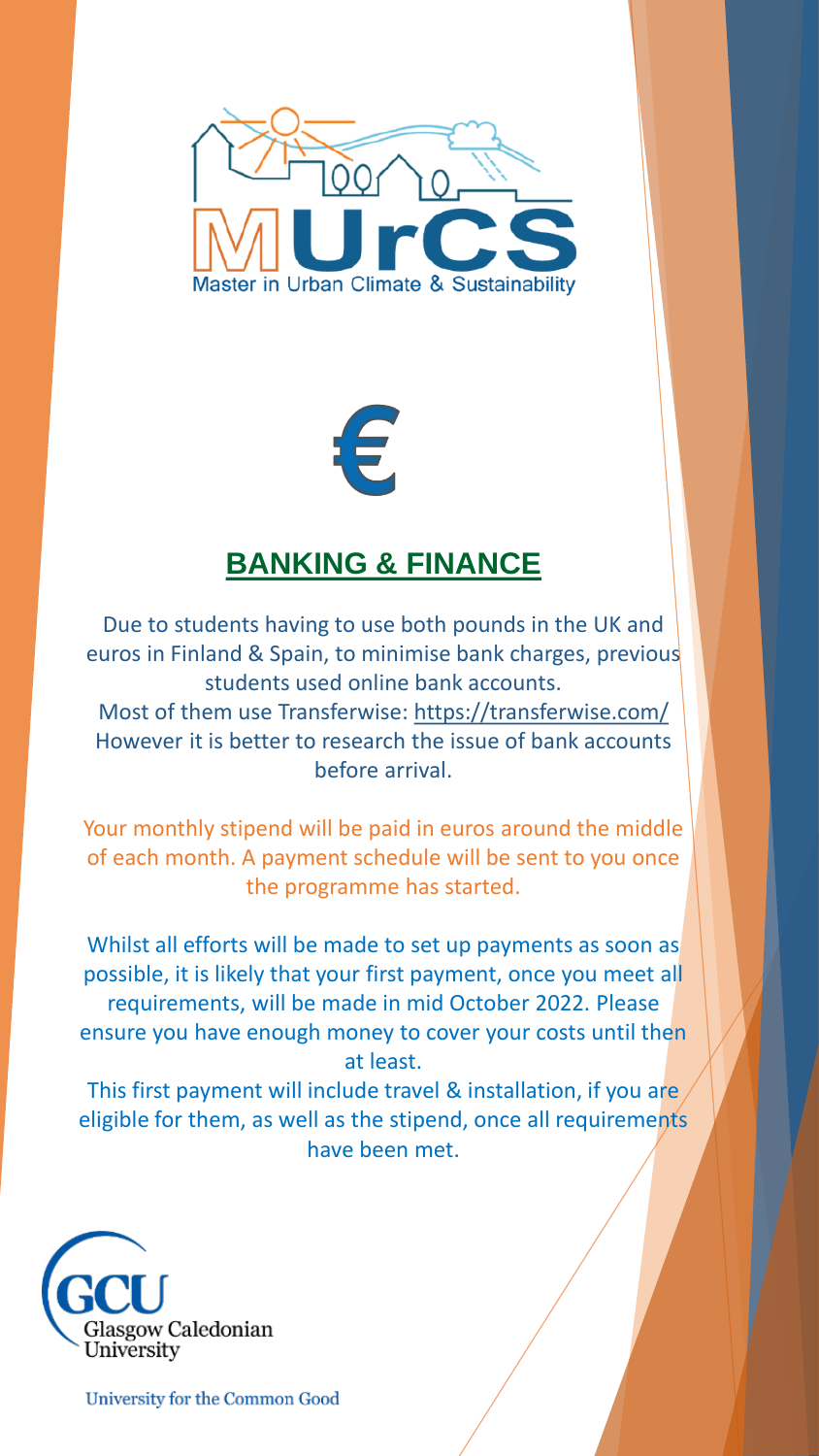

## **GLASGOW AIRPORT PICK-UP**

GCU usually runs a **free** taxi pick-up service from Glasgow Airport for new International students only. If you are not arriving at Glasgow Airport this service will not be available:

[https://www.gcu.ac.uk/student/support/international/airport](https://www.gcu.ac.uk/student/support/international/airportmeetandgreet/) meetandgreet/



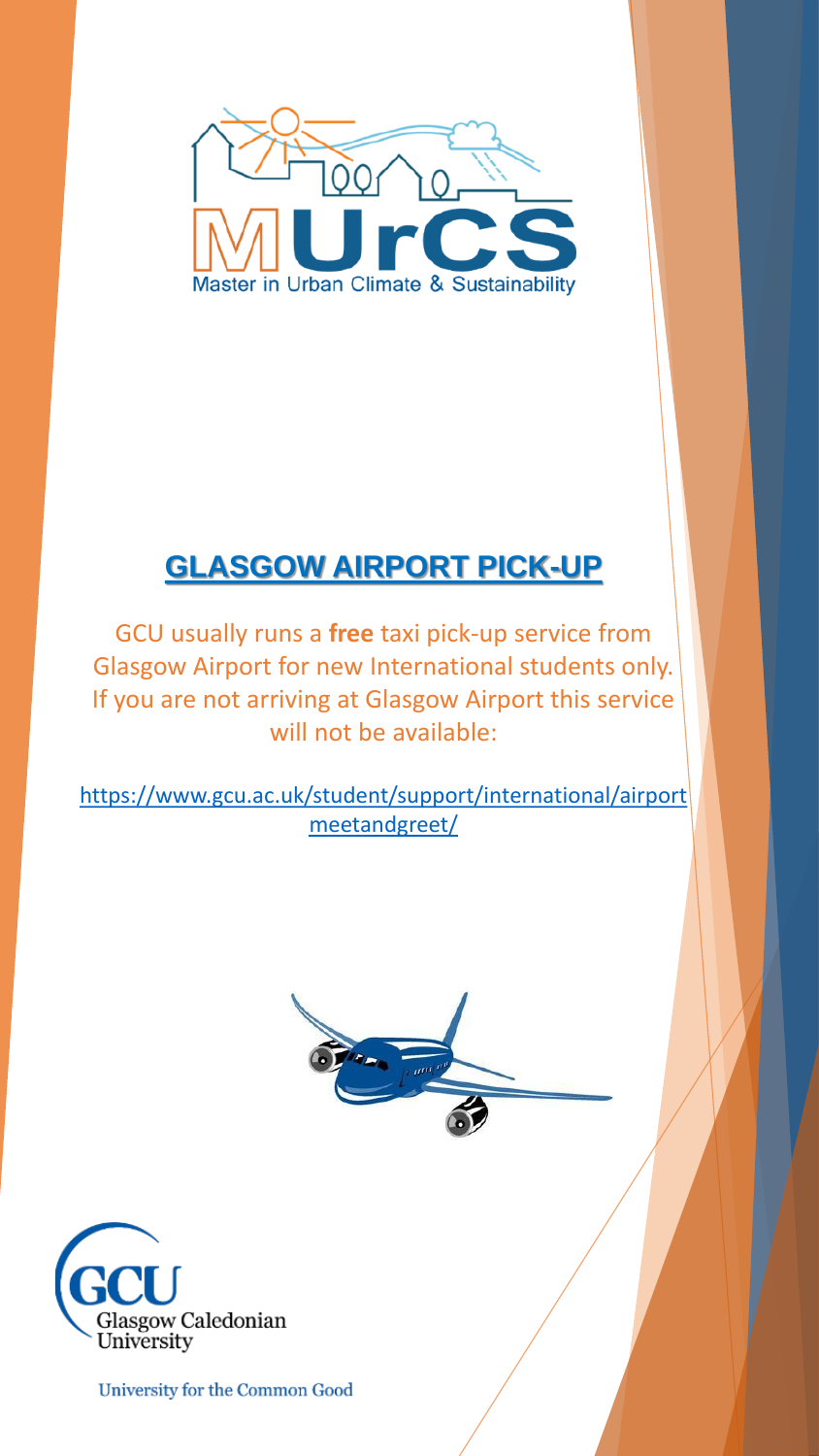

### **Finnish Residence Permit**

For Semester 2 in Lahti, Finland, all non-EU international students will require either a Finnish Residence Permit or similar. This will be applied for from Glasgow. Applications are submitted online and may require a visit to the Finnish Embassy in London during term time.

Information on the Finnish Residence Permit can be found here: <https://migri.fi/en/studying-in-finland> This process is in general more straightforward than the UK Student visa application process.

All previous MUrCS students that applied for Finnish Residence Permits, did receive them.

## **Accommodation for LAB Finland and UHU Spain**

For LAB university Finland, there is student accommodation near the LAB campus and LAB university staff will facilitate your application for this.

For accommodation in Huelva, Spain there is no standard UHU university accommodation. Students generally find their own accommodation there, however UHU staff will be able to assist MUrCS students with this and are currently exploring options.

## **Spanish Visas**

For students with a Finnish Residence Permit a visa for studies at UHU, Spain is not necessary.